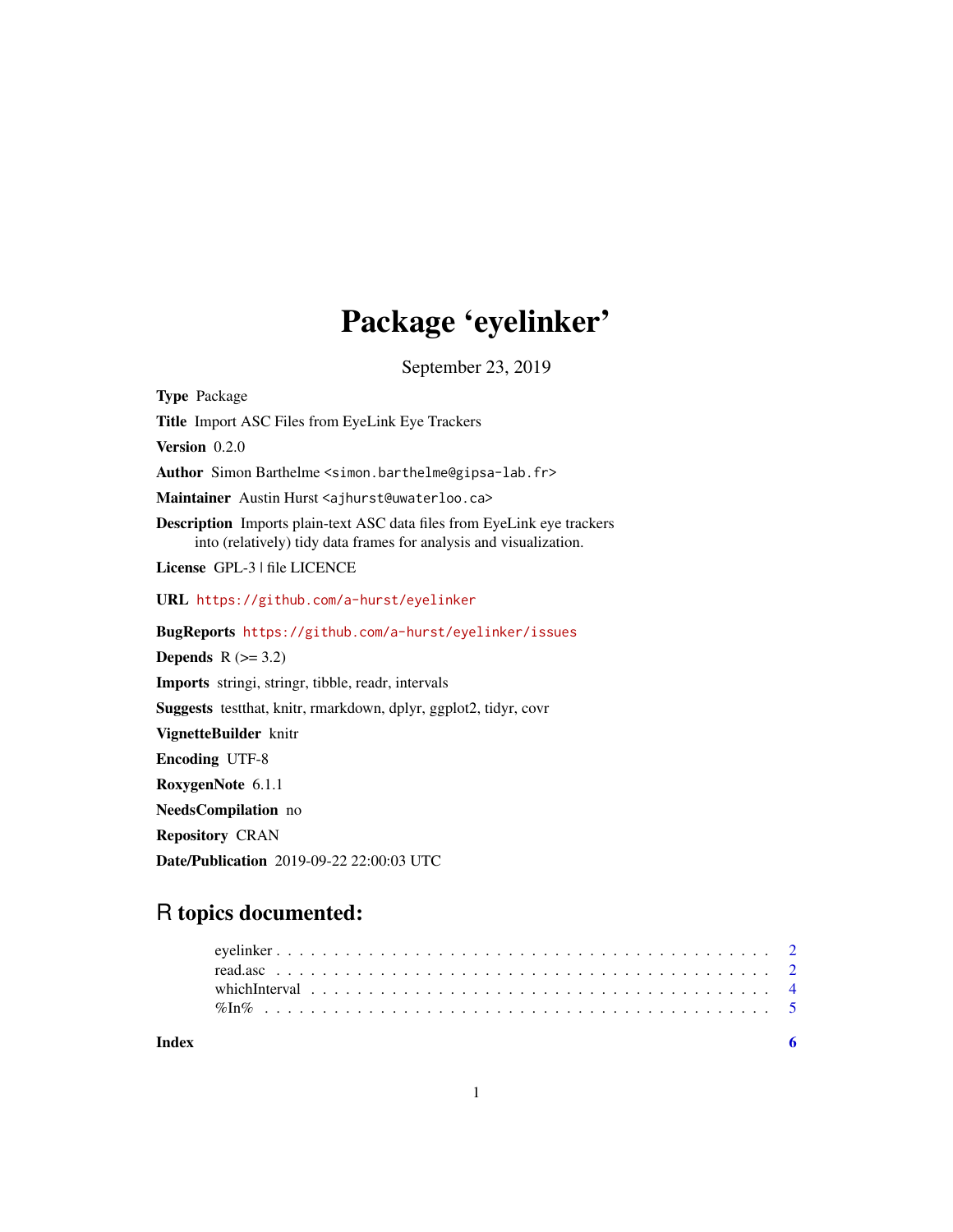#### Description

Dealing with unprocessed ASC files from EyeLink eye trackers can be a pain. This package aims to make importing and working with these files as fast and easy as possible.

#### Details

For documentation of the structure of the returned data, see the "format" vignette:

vignette("format",package = "eyelinker")

For worked examples illustrating the package in action, see the "basics" vignette:

```
vignette("basics",package = "eyelinker")
```
read.asc *Read EyeLink ASC Files*

#### Description

Imports data from EyeLink ASC files into (relatively) tidy data frames for analysis and visualization. Event data and/or raw sample data from the files can be imported, along with information about the tracker hardware and configuration. All data is divided into numbered blocks using the "START" and "END" messages in the ASC file.

#### Usage

```
read.asc(fname, samples = TRUE, events = TRUE, parse_all = FALSE)
```
#### Arguments

| fname     | character vector indicating the name of the asc file to import.                                                        |
|-----------|------------------------------------------------------------------------------------------------------------------------|
| samples   | logical indicating whether raw sample data should be imported. Defaults to<br>TRUE.                                    |
| events    | logical indicating whether event data (e.g. saccades, blinks, messages, etc.)<br>should be imported. Defaults to TRUE. |
| parse_all | logical indicating whether samples/events not within START/END blocks should<br>be parsed. Defaults to FALSE.          |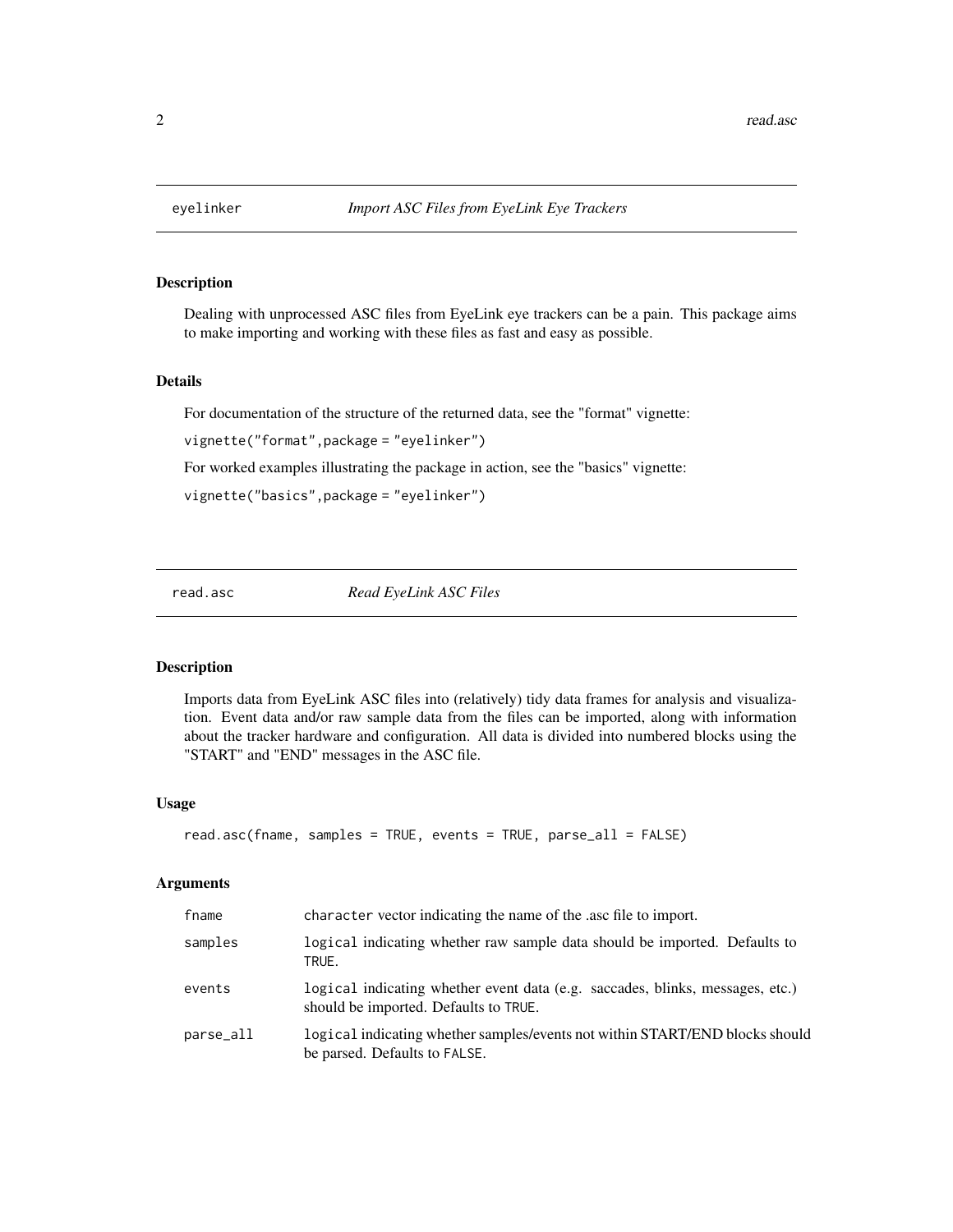#### <span id="page-2-0"></span>read.asc 3

#### Details

ASC files can contain anywhere between 125 to 2000 rows of samples for every second of recording, meaning that the resulting files can be very large (1.2 million rows of samples for 20 minutes at 1000Hz). As a result, importing some ASC files can be slow, and the resulting data frames can take up 100's of MB of memory. To speed up import and greatly reduce memory load, you can choose to ignore raw samples and only import events by setting the samples parameter to FALSE.

This function returns a list containing the following possible data frames:

raw Raw sample data

sacc Saccade end events

fix Fixation end events

blinks Blink end events

msg Messages sent or received by the tracker

input Input port (TTL) events

button Button box / gamepad events

info Tracker settings/configuration metadata

The names of the columns in these data frames correspond to column names given in the ASC section of the EyeLink 1000 User's Guide.

Note that this function cannot import EDFs directly; they must be converted to plain-text ASC using the edf2asc utility before importing.

#### Value

A list of [tibble](#page-0-0)s containing data from the .asc file.

#### Author(s)

Simon Barthelme & Austin Hurst

#### Examples

```
# Example file from SR research that ships with the package
fpath <- system.file("extdata/mono500.asc.gz", package = "eyelinker")
dat <- read.asc(fpath)
plot(dat$raw$time, dat$raw$xp, xlab = "Time (ms)", ylab = "Eye position along x-axis (pix)")
```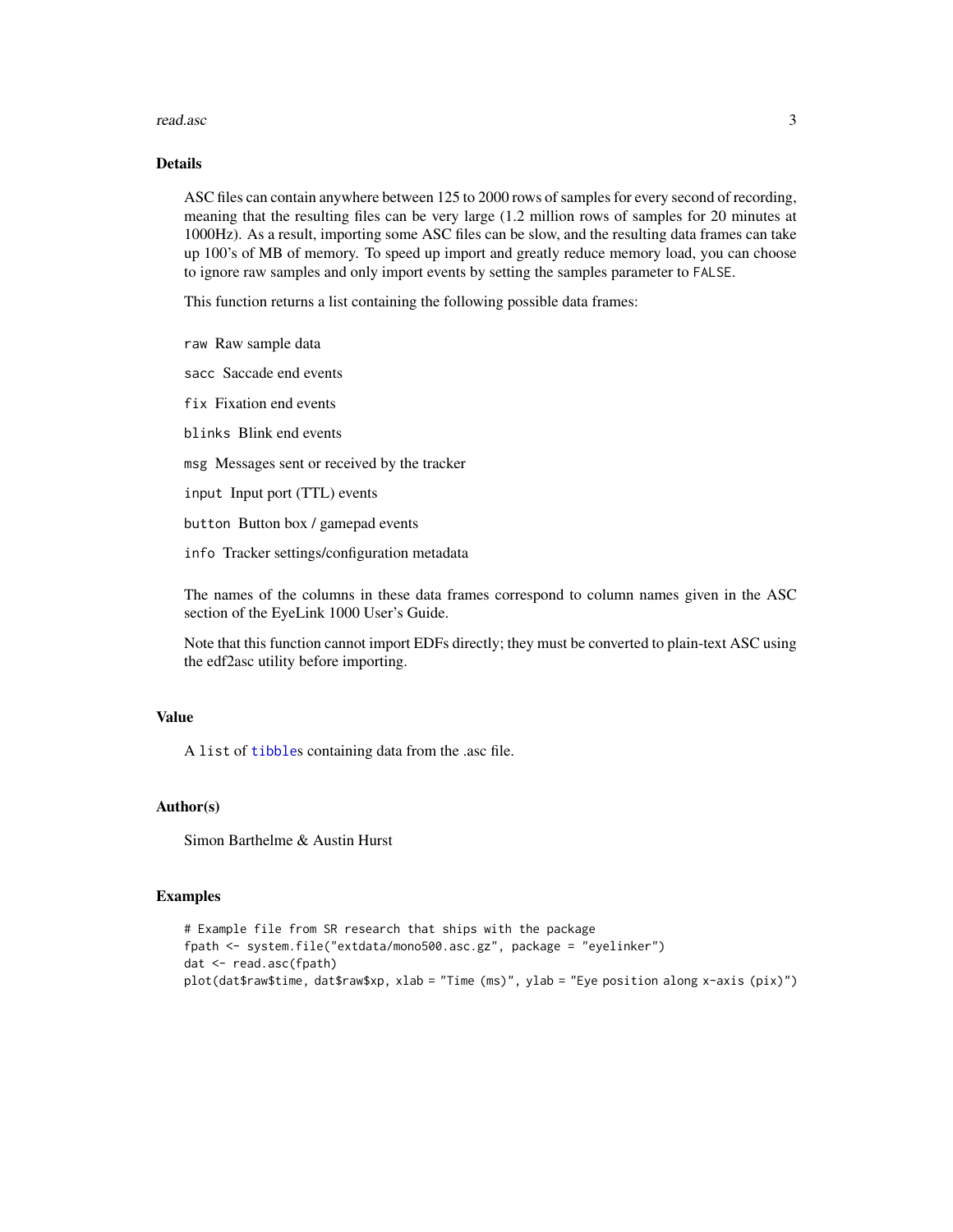<span id="page-3-0"></span>

#### Description

This utility function is a replacement for findInterval that works even when the set of intervals is discontinuous. It wraps [which\\_nearest](#page-0-0) from the "intervals" package.

#### Usage

whichInterval(x, Intv)

#### Arguments

| x    | A set of numeric values                             |
|------|-----------------------------------------------------|
| Intv | A two-column matrix or an object of class Intervals |

#### Value

For each value in x: if x[i] in in the set of intervals, the index of the corresponding interval(s), NA if no interval contains x[i]

#### Author(s)

Simon Barthelme

#### See Also

%In%

#### Examples

```
start <- c(0, 1, 2)end <- c(.5, 1.3, 3)
intv <- cbind(start, end) # The first interval is 0-0.5, second is 1-1.3, etc.
whichInterval(seq(0, 3, 1 = 10), intv)
```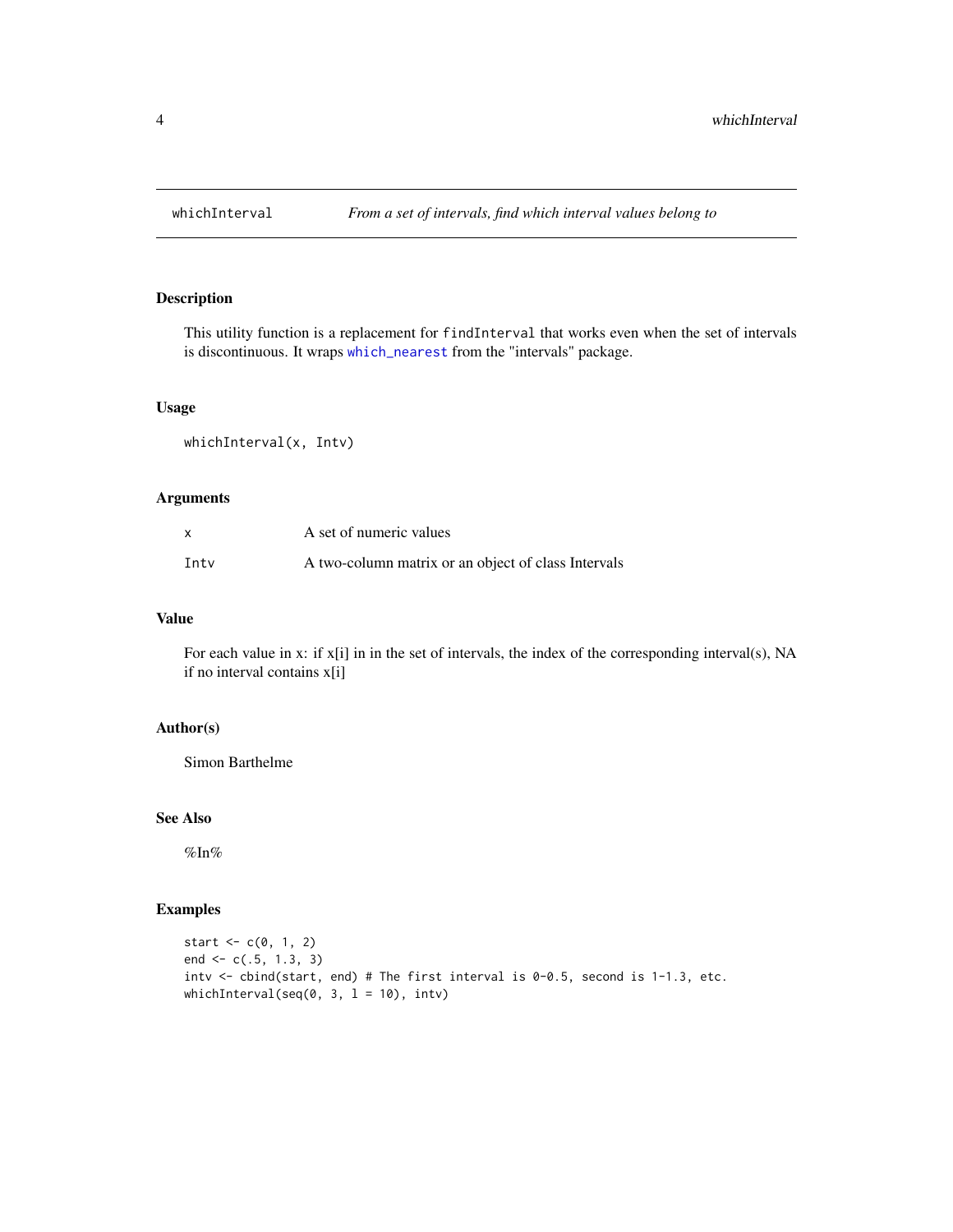<span id="page-4-0"></span>

#### Description

Wrapper around [distance\\_to\\_nearest](#page-0-0) from the "intervals" package.

#### Usage

x %In% Intv

#### Arguments

|      | A set of numeric values                                                         |
|------|---------------------------------------------------------------------------------|
| Inty | A set of intervals, defined by a two-column matrix of endpoints or an Intervals |
|      | object                                                                          |

#### Value

A vector of logicals, which are true if x[i] belongs to any of the intervals in the set.

#### Author(s)

Simon Barthelme

#### Examples

```
start <-c(0, 1, 2)end <- c(.5, 1.3, 3)
intv <- cbind(start, end) # The first interval is 0-0.5, second is 1-1.3, etc.
c(0, .6, 1.5, 3) %In% intv
```